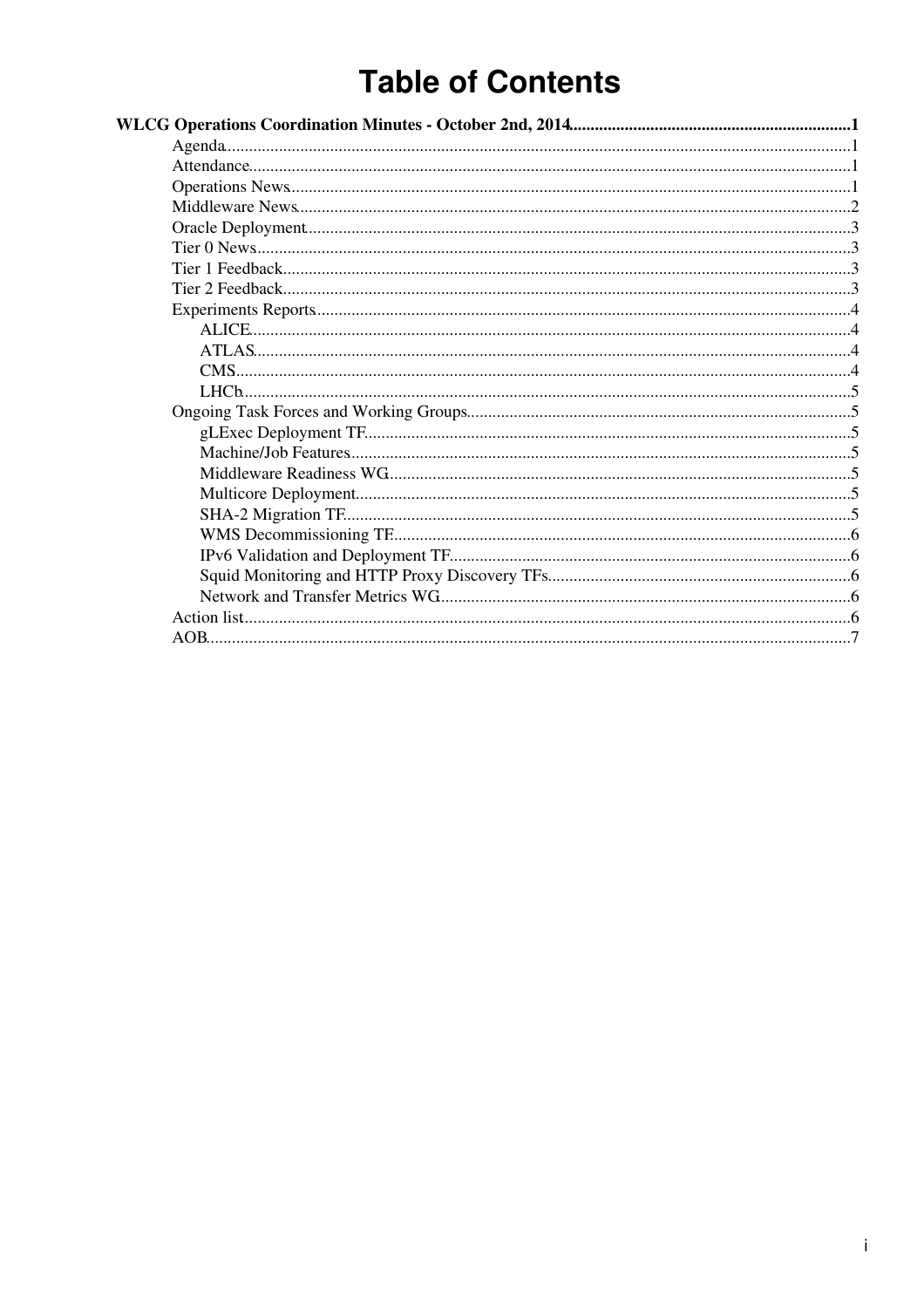# <span id="page-1-0"></span>**WLCG Operations Coordination Minutes - October 2nd, 2014**

## <span id="page-1-1"></span>**Agenda**

• <https://indico.cern.ch/event/341734/>

### <span id="page-1-2"></span>**Attendance**

- local: Nicolo Magini (secretary, CMS), Maria Alandes, Marian Babik, Felix Lee (ASGC), Romain Wartel (security officer), Andrea Manzi (MW officer), Andrea Sciaba, Simone Campana (ATLAS), Stefan Roiser (LHCb), Alberto AImar, Marcin Blaszczyk, Manuel Guijarro (Tier-0), Maarten Litmaath (ALICE), Maria Dimou
- remote: Alessandra Forti (chair), Andrej Filipcic (ATLAS), Antonio Maria Perez Calero, Burt Holzman (FNAL), Catherine Biscarat, Di Qing, Ewan Mac Mahon, Jeremy Coles ([GridPP](https://twiki.cern.ch/twiki/bin/view/LCG/GridPP)), Massimo Sgaravatto, Michael Ernst (BNL), Peter Solagna (EGI), Renaud Vernet, Rob Quick (OSG), Sang Un Ahn, Shawn Mckee, Ulf Tigerstedt, Ron Trompert (NL-T1), Pepe Flix (PIC)

### <span id="page-1-3"></span>**Operations News**

- HEP\_OSlibs-7.0.0-0.el7.cern.x86\_64.rpm for CentOS7 has been released. The metarpm is based on the previous SL6 one with packages not present anymore in CERN CentOS7 removed. More information:
	- ♦ <https://twiki.cern.ch/twiki/bin/view/LCG/CentOS7DependencyRPM>
- CHEP2015 deadline for abstracts in on the 15th of October 2014.
	- ♦ <https://indico.cern.ch/event/304944/call-for-abstracts/>
- The Shellshock vulnerability implies a set of security bugs affecting the bash shell. This was disclosed on 24th September and the WLCG Security experts has been evaluating since then the impact of these vulnerability in the WLCG infrastructure. Some perfSONAR nodes have been found to be compromised. The security teams, as well as WLCG Operations, **highly recommend that all sites terminate their perfSONAR instances** as a precautionary measure, until the attacks are contained, unless you have patched the Bash packages on the perfSONAR instance(s) by Friday 26 Sep and can actively confirm by checking network logs that NO IRC traffic was emitted from your hosts.Investigations of other services are ongoing. WEB servers are particularly targeted.
- Rob Quick reports that one OSG BDII was compromised via Shellshock, the incident was reported to the OSG security team. The OSG BDII was compromised through apache, which was running to provide a human-readable interface: since this is not normally the case for BDII, the issue doesn't affect BDII in general. The server was patched and will be reinstalled from scratch soon. Romain reminds that any web service is at risk and should be upgraded now.
- Peter Solagna presents a proposal for time limit normalisation in VOcards, see the agenda<sup>®</sup> for details.
- Maarten asks if a new field for HEPSPEC\*time limit could be added instead of replacing the existing time limit, this would ease the transition for ALICE; the old field could be phased out later. Peter is worried that sites won't know which one to use; Stefan and Andrea Sciaba suggest to allow selecting only one of the two fields. Discussion to be continued offline.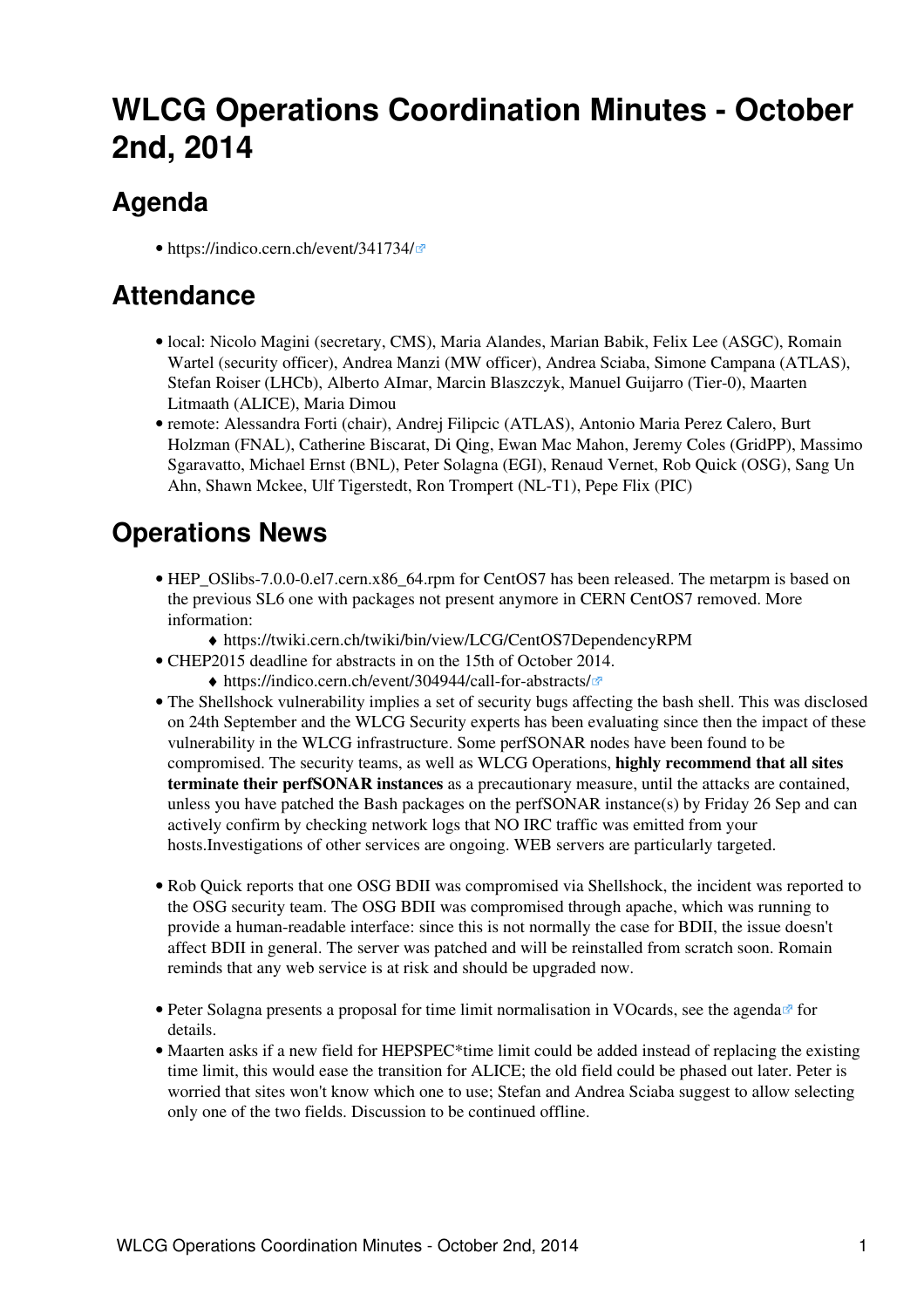### <span id="page-2-0"></span>**Middleware News**

- Useful Links:
	- ♦ [Baseline Versions](https://twiki.cern.ch/twiki/bin/view/LCG/WLCGBaselineVersions)
	- ♦ [MW Issues](https://twiki.cern.ch/twiki/bin/view/LCG/WLCGBaselineVersions#Issues_Affecting_the_WLCG_Infras)
	- ♦ [Storage Deployment](https://twiki.cern.ch/twiki/bin/view/LCG/WLCGT0T1GridServices#Storage_deployment)
- Baselines:
	- News from EGI URT meeting on monday ♦
		- New version of the UI and WN are going to be hopefully included in the next version ◊ of UMD foreseen for end of October.
		- dCache 2.2.x decommissioned deadline is 31-10-2014. Baseline for the 2.6.x series is ◊ 2.6.34 which fixes issues with Brazilian CAs certs.
		- Globus 6 is in epel-testing and PTs are invited to test compatibility. We are aware of ◊ FTS and DPM being tested, at the moment not blocking issues have been discovered and therefore soon Globus 6 will go to stable. ( the exact date will be discussed during the next URT)
- MW Issues:
	- xroot package deployed with ROOT 6 breaks access to dCache storage, affecting LHCb. The ♦ problem is both client and service side, A fix for dCache has been developed but not yet released, at the moment there will be a workaround fix in ROOT.
	- installation of several grid products is broken. [CREAM,](https://twiki.cern.ch/twiki/bin/view/LCG/CREAM) WMS, L&B, UI, WN cannot be ♦ installed at the moment cause the classads package ( dependency for all of them ) was declared orphan in EPEL, and retired from the EPEL repository. The package is going to be included at the moment into UMD and EMI third-party repo, waiting for a maintainer. CESNET should take care of it but they are not happy with this extra effort.
- About the issue of xroot with ROOT6, Stefan comments that the client-side workaround is available; still waiting for server-side fix by dCache.
- Maria Alandes comments that the classADS package was owned by Steve Traylen in EPEL. Andrea Manzi and Manuel Guijarro comment that he was admin of the package (coming from Condor) in EPEL, but not maintainer. Alessandra suggests that since the affected services we care about are [CREAM](https://twiki.cern.ch/twiki/bin/view/LCG/CREAM), WN and the UI the [CREAM](https://twiki.cern.ch/twiki/bin/view/LCG/CREAM) team could take over the package. Andrea Manzi will follow the discussion on this issue at the next EGI URT meeting.

#### • T0 and T1 services

- $\triangleleft$  [IN2P3](https://twiki.cern.ch/twiki/bin/view/LCG/IN2P3)
	- ◊ dCache upgrade to 2.6.34
- $\blacklozenge$  NL-T1
	- ◊ dCache upgrade to 2.6.34
- KIT ♦
- ◊ Update of dCache for CMS and LHCb to 2.6.34
- Update xrootd configuration for FAX and AAA to respect EU privacy policy ◊ Thursday 08:00 - 08:30 UTC.
- Update for LHCb dCache to next version that fixes issues with ROOT6 not scheduled ◊ yet (new dCache release required first).
- ◆ JINR-T1
	- ◊ one dCache instance upgrade to 2.6.34
	- $\Diamond$  one dCache instance running 2.2.27 to be upgraded to 2.6 or 2.10 early november
- BNL ♦
- ◊ FTS upgrade to 3.2.27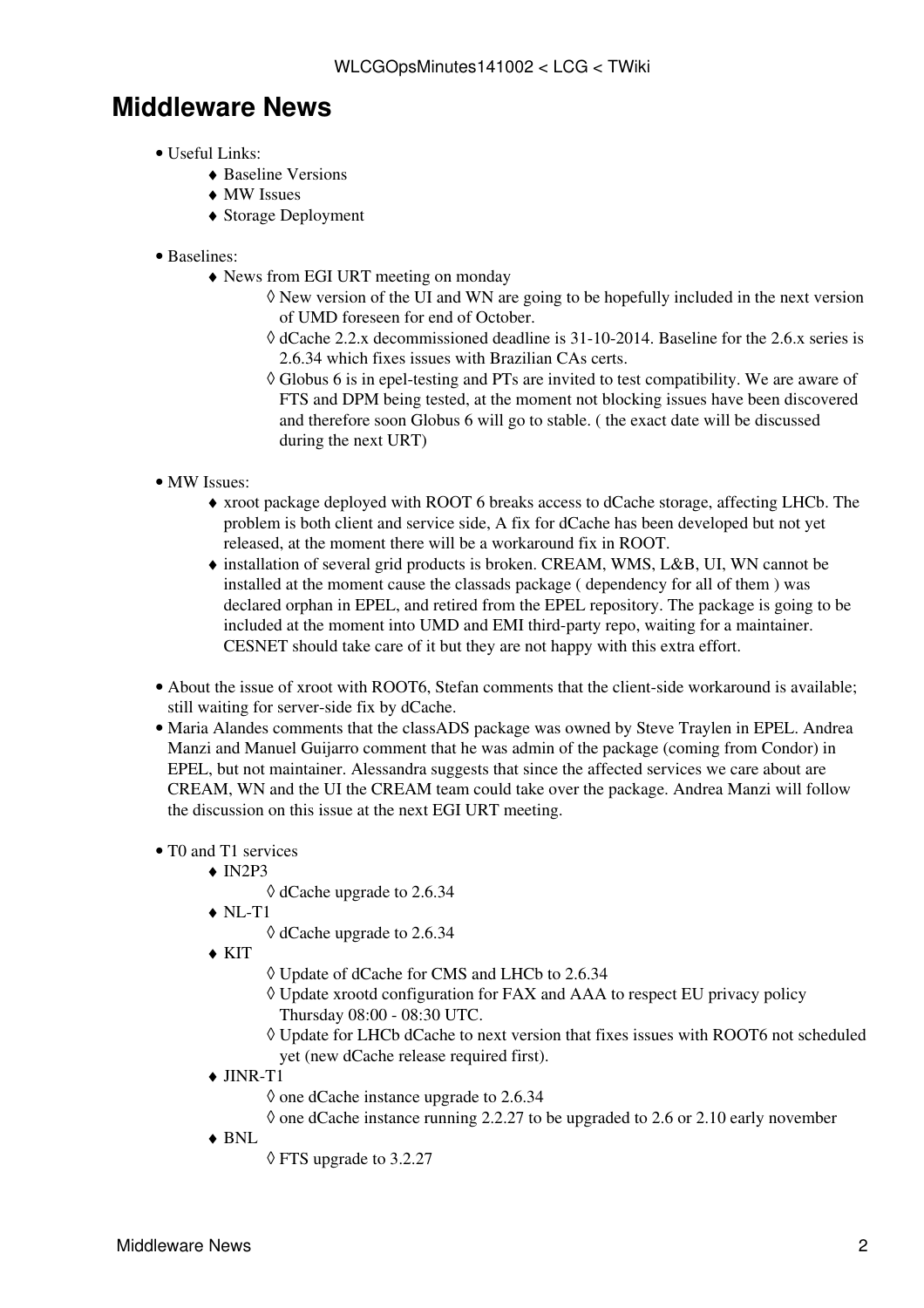## <span id="page-3-0"></span>**Oracle Deployment**

- IT-DB new hardware installations in: CERN computer centre and Wigner.
- Timeline: testing in October, production move by the end of 2014. Schedule will be updated accordingly.
- Following table includes only those DB services that concern WLCG

| <b>Database</b> | Comment                                   | <b>Destination</b> | <b>Upgrade plans, dates</b> |
|-----------------|-------------------------------------------|--------------------|-----------------------------|
| <b>ATONR</b>    | Data Guard for Atlas Online               | Wigner             |                             |
| <b>ATLR</b>     | Data Guard for Atlas Offline              | Wigner             |                             |
| <b>ADCR</b>     | Data Guard for ADC                        | Wigner             |                             |
| <b>CMSR</b>     | Data Guard for CMS offline                | Wigner             |                             |
| <b>LHCBR</b>    | Data Guard for LHCB Offline               | Wigner             |                             |
| <b>LCGR</b>     | Data Guard for WLCG                       | Wigner             |                             |
| <b>CMSONR</b>   | Data Guard for CMS Online                 | Wigner             |                             |
| <b>LHCBONR</b>  | Data Guard for LHCB Online                | Wigner             |                             |
| <b>CASTORNS</b> | Data Guard for Castor Nameserver          | Wigner             |                             |
| <b>ATONR</b>    | Active Data Guard for Atlas Online        | <b>CERN CC</b>     |                             |
| <b>ALIONR</b>   | <b>Active Data Guard for Alice Online</b> | <b>CERN CC</b>     |                             |
| <b>ADCR</b>     | Active Data Guard for ADC                 | <b>CERN CC</b>     |                             |
| <b>LHCBONR</b>  | Primary Database for LHCB Online          | <b>CERN CC</b>     |                             |

- [Upgrade Plans Table from Q1&Q2 2014](https://twiki.cern.ch/twiki/bin/view/LCG/OracleDeployment)
- Marcin reminds that the Data Guard DBs are only used for disaster recovery, so the intervention will not affect users. The Active Data Guard DBs are accessed by users in read-only mode.

### <span id="page-3-1"></span>**Tier 0 News**

- **AFS UI**: Waiting feedback from the experiments (see action list)
- **WMS** service was decommissioned on October 1st
- **plus5/batch5**: user feedback fully analyzed, no major showstoppers. Some alternatives discussed with different user groups. Lxplus5 will be stopped in October, exact date being discussed.
- Next job efficiency meeting on October 10th, https://twiki.cern.ch/twiki/bin/view/PESgroup/MeetingHeld10thOct2014
- Simone comments that ATLAS is not happy with the retirement on October 31st of machines in SafeHost running ATLAS services which cannot/will not be migrated to AI by that date. Manuel answers that the CERN hosting in SafeHost will end in spring; CERN wants to start the retirement now but it's not a problem to keep some machines there until spring, send a list of affected machines. Other VOs also sent similar concerns.
- Stefan asks if the AFS UI access logs can also include user names, Manuel answers that they only have hostnames. Maarten suggests to move the UI to a different space instead of deleting it. Stefan, Maarten and Nicolo remind that some VO services still use the clients from the AFS UI, not just the CRL distribution.

## <span id="page-3-2"></span>**Tier 1 Feedback**

### <span id="page-3-3"></span>**Tier 2 Feedback**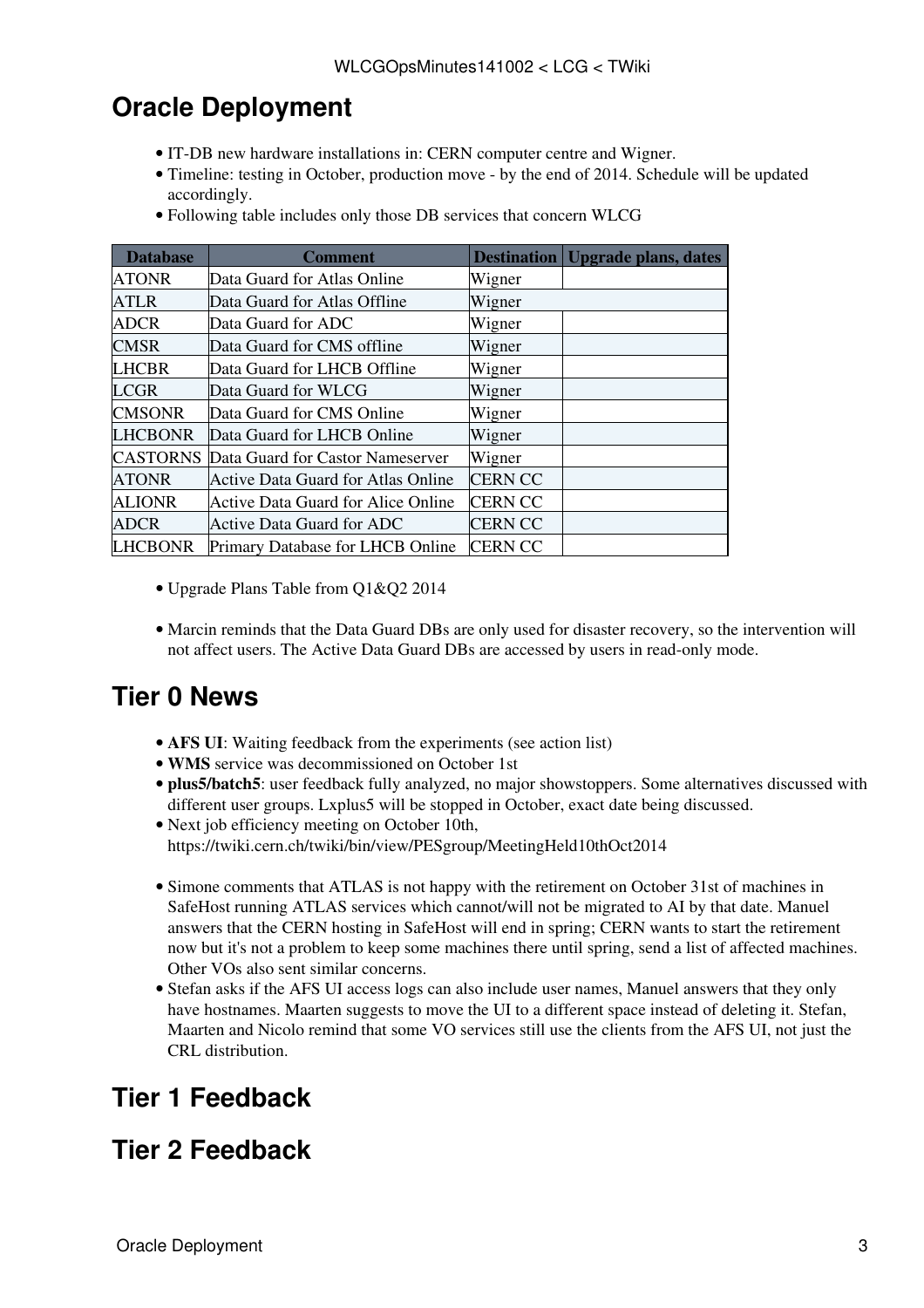## <span id="page-4-0"></span>**Experiments Reports**

### <span id="page-4-1"></span>**ALICE**

- CERN: investigation of job failure rates and inefficiencies
	- ♦ the batch team adjusted the parameters of the ALICE queue - **thanks!**
	- $\triangle$  the effects should become visible over the coming days
	- the pilot ("job agent") logic has been checked and a potential improvement is being looked ♦ into
- CERN: [HLT farm](http://alimonitor.cern.ch/display)<sup>2</sup> running as an ALICE site since Sep 24
	- ♦ being ramped up over the coming months

### <span id="page-4-2"></span>**ATLAS**

- $\bullet$  DC14
	- ♦ digi+reco Run2 in 8-core mode will finish in about a week from now
	- ♦ some more simulation samples launched
	- ♦ further [AOD2AOD](https://twiki.cern.ch/twiki/bin/edit/LCG/AOD2AOD?topicparent=LCG.WLCGOpsMinutes141002;nowysiwyg=1) on reprocessed data will be launched in one week (0.5PB)
- Multicore recommendations for 8-core reconstruction
	- ♦ Allocate 16GB physical memory per job
	- ♦ if limiting memory per process: 3GB RSS and/or 5GB VMEM
	- ♦ For cgroup-enabled sites: total RSS of the job should be 16GB
- Deployment of ATLAS MCORE queues
	- ♦ more than 70k cores were used this week for multicore jobs exclusively
	- after fixing initial memory issues, the digi+reco processing is progressing very fast, up to ♦ 50M events/daily - thanks to the sites for fast action
	- $\triangle$  to all the sites, please continue the deployment of multicore queues
	- ♦ serial production tasks in the future will be limited
- SAM3 tests
	- all ARC-CE sites fixed the configuration and the ATLAS\_CRITICAL tests are effective since ♦ 1.10.
- Rucio and Prodsys-2 commissioning ongoing, still no fixed date for deployment

#### <span id="page-4-3"></span>**CMS**

- Processing overview:
	- ♦ Not much work in the system
	- ♦ Preparations for new campaign (PHYS14) ongoing
- Scale testing of HTCondor and [GlideinWMS](https://twiki.cern.ch/twiki/bin/edit/LCG/GlideinWMS?topicparent=LCG.WLCGOpsMinutes141002;nowysiwyg=1) by OSG colleagues
	- ♦ Launch many pilots on one acquired job slot to reach high scales
	- Caused some trouble at sites ♦
		- ◊ Firewalls not able to handle that many connections
		- ◊ Maximum number of NAT connections exhausted
		- ◊ Report problems to CMS (via ticket or [HyperNews](https://twiki.cern.ch/twiki/bin/edit/LCG/HyperNews?topicparent=LCG.WLCGOpsMinutes141002;nowysiwyg=1)) we negotiate with the testers
- Problems with Dashboard reporting
	- ♦ Dashboard team presently working on a job monitoring collector with UDP
- AFS-UI at CERN
	- Analysis of AFS access logs ♦
		- $\lozenge$  ~45 individual analysis users usage likely decrease after closing of lxplus5
		- $\Diamond$  ~5 users from central production
	- Extending the UI availability beyond Oct 31st is still preferred ♦
		- ◊ Perhaps even needed migration path of some services still to be understood
- Reminders for sites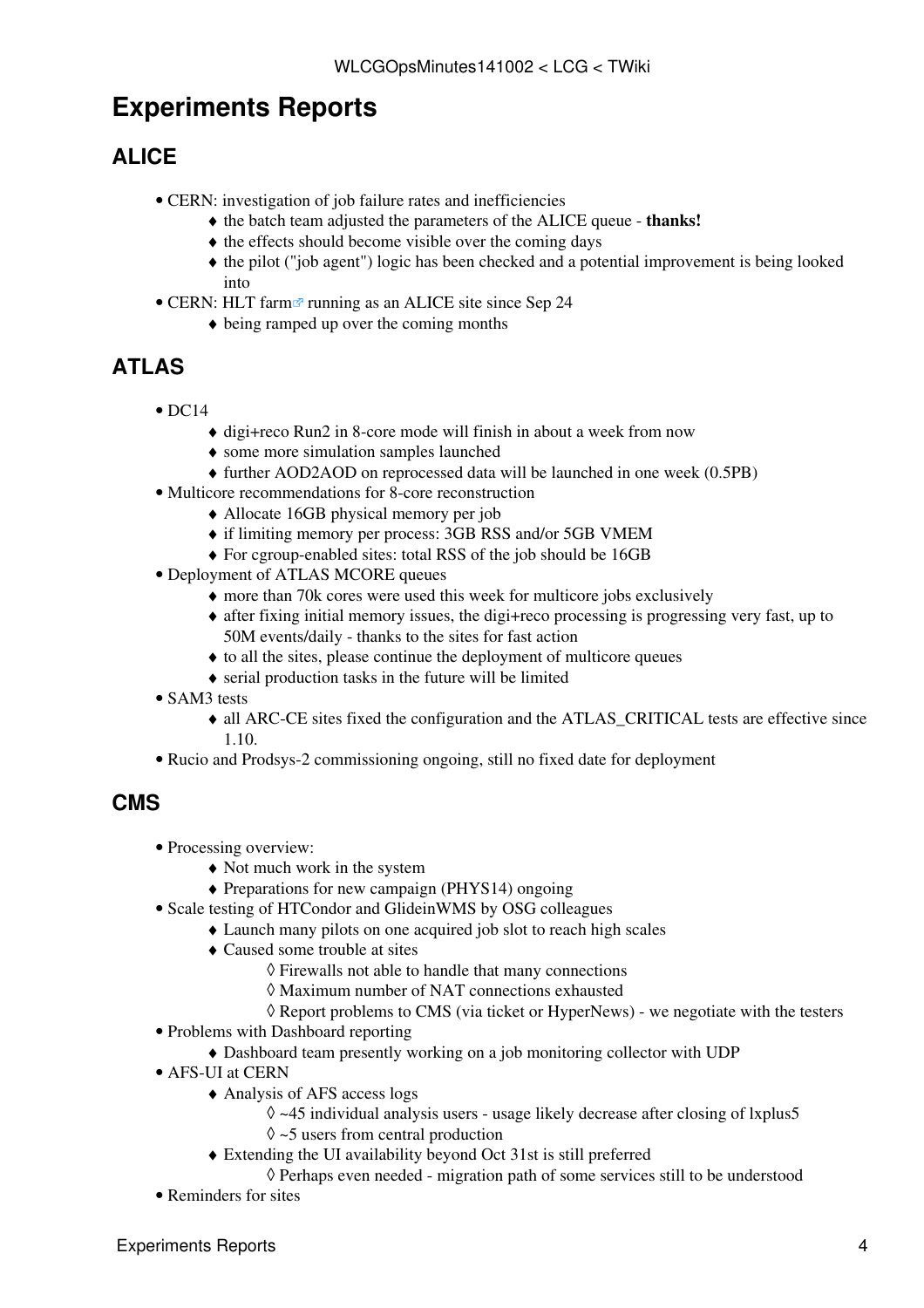#### WLCGOpsMinutes141002 < LCG < TWiki

- ♦ Participate in space monitoring (compare last meeting)
- Update xrootd fallback configuration ♦
	- ◊ Opened tickets to various sites quite some took action thanks!
- ♦ Add "Phedex Node Name" to site configuration
- Nicolo' asks about the procedure to enable the CMS services to get proxies from the new [VOMS](https://twiki.cern.ch/twiki/bin/view/LCG/VOMS) servers for testing. Maarten suggests to send a mail to himself and the service managers (Alberto Peon, Steve Traylen)

#### <span id="page-5-0"></span>**LHCb**

- Access to dCache storage sites is broken when accessed by ROOT6/xrootd, i.e. a negotiation for a vector read fails and subsequently ROOT crashes. A fix is proposed by the dCache team. On the ROOT side an intermediate stop gap solution is possible to be deployed until the dCache fix is out and deployed.
- AFS UI references have been checked and eventually cleaned from all LHCb distributed computing clients and tools. The retirement of the UI should be possible for LHCb.
- It was discovered that WLCG reports for CERN not only contain statistics for worker nodes but all resources used by the experiment (including VOBOXes, build nodes, etc.). This makes it hard to compare e.g. job efficiencies to other sites and LHCb proposed to only publish worker node figures (e.g. WLCG report, page  $48 \times$ )
- A new stripping campaign is currently being prepared by LHCb. This campaign will produce a "legacy dataset" for 2010-12 data. The plan is to also to partly reconstruction and include tagging information which will result in more work to be executed. The net result for the sites is that the staging will most likely not be the bottleneck for this operation.
- New [VOMS](https://twiki.cern.ch/twiki/bin/view/LCG/VOMS) servers are currently being tested in certification by [LHCbDIRAC](https://twiki.cern.ch/twiki/bin/edit/LCG/LHCbDIRAC?topicparent=LCG.WLCGOpsMinutes141002;nowysiwyg=1) with full workflows.

### <span id="page-5-1"></span>**Ongoing Task Forces and Working Groups**

#### <span id="page-5-2"></span>**gLExec Deployment TF**

• NTR

#### <span id="page-5-3"></span>**Machine/Job Features**

• NTR

#### <span id="page-5-4"></span>**Middleware Readiness WG**

The 6th meeting of the WG took place yesterday, as planned. Please follow the presentations of the MW Officer Andrea M. and the MW Package Reporter developer L.Cons from the agenda HERE $\sigma$  to see the products in the pipeline for Readiness verification and the the one of the developer L.Cons scenarios for the Collector/Reporter under evaluation. Actions were completed. Next meeting on Wed Nov 19th at 4pm CET. Please do note the date/time!

#### <span id="page-5-5"></span>**Multicore Deployment**

• ATLAS: see ATLAS report

#### <span id="page-5-6"></span>**SHA-2 Migration TF**

• introduction of the new VOMS servers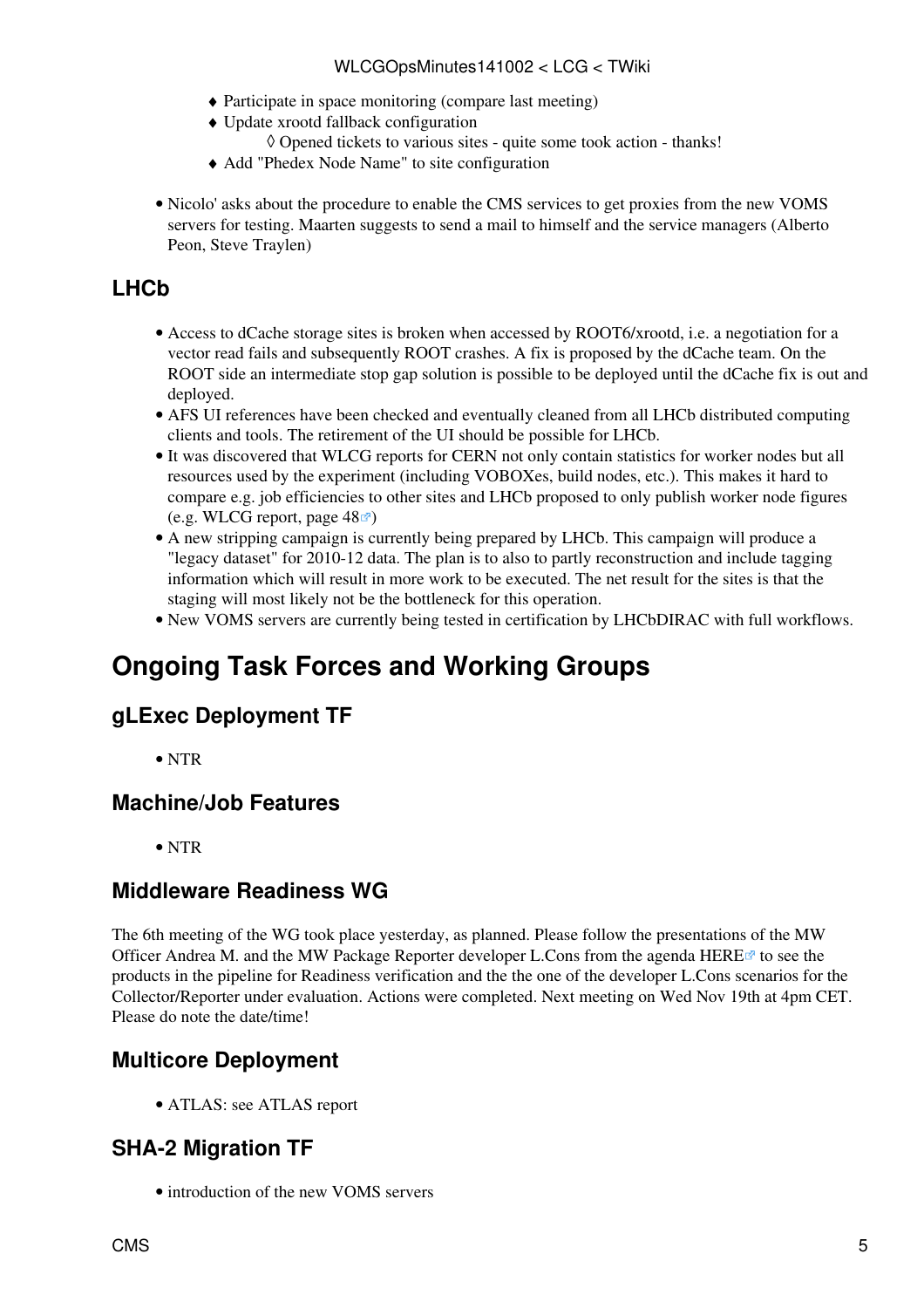#### WLCGOpsMinutes141002 < LCG < TWiki

- node firewalls are being opened selectively per experiment ♦
	- ◊ ALICE OK
	- ◊ LHCb looking good
	- CMS in progress ◊
		- ⋅ FNAL FTS-3 config needed fixing
	- ATLAS in progress ◊
		- ⋅ BNL FTS-3 config needed fixing
- EGI will soon conclude their campaign to get all EGI sites to recognize the new servers for ♦ the Ops VO
	- $\Diamond$  the port for Ops will be opened at that time
- our special routing rules have been extended until Tue Nov 18 (sic)
	- ◊ those rules allow remote sites to get "Connection refused" instead of timeouts
	- $\Diamond$  by that time we still have 1 week to fix unwanted behavior
	- $\Diamond$  we should have things in good shape long beforehand...

#### <span id="page-6-0"></span>**WMS Decommissioning TF**

- Marian comments that with the deployment of the Condor SAM probes, nothing is using WMS anymore. Alessandra comments that the SAM probe transition went well for ATLAS.
- Manuel reports that the machines were stopped, and will be destroyed in 2 weeks.
- Agreed to CLOSE the task force.

#### <span id="page-6-1"></span>**IPv6 Validation and Deployment TF**

IPv6 tests done for [LHCbDIRAC](https://twiki.cern.ch/twiki/bin/edit/LCG/LHCbDIRAC?topicparent=LCG.WLCGOpsMinutes141002;nowysiwyg=1), network configuration of [LHCbDIRAC](https://twiki.cern.ch/twiki/bin/edit/LCG/LHCbDIRAC?topicparent=LCG.WLCGOpsMinutes141002;nowysiwyg=1) and authentication of • services/agents across different machines is working

### <span id="page-6-2"></span>**Squid Monitoring and HTTP Proxy Discovery TFs**

• No progress to report again this meeting

#### <span id="page-6-3"></span>**Network and Transfer Metrics WG**

- Details on the shell shock vulnerabilites and its impact on perfSONAR available at <https://twiki.cern.ch/twiki/bin/view/LCG/ShellShockperfSONAR>
- We recommend ALL sites that didn't patch bash before Friday Sep 26 to terminate their instances and wait until perfSONAR 3.4 is released
- perfSONAR 3.4 to be released on Mon Oct 6, WLCG and EGI broadcasts will be sent with the installation instructions
- perfSONAR operations meeting this Friday (Oct 3 at 3PM), agenda at <https://indico.cern.ch/event/342995/>
- Discussing how to mitigate the risk of exposure of PerfSONAR using iptables. Anyway the reappearance of similar issues cannot be ruled out completely since PerfSONAR needs to be open to traffic.

## <span id="page-6-4"></span>**Action list**

- 1. CLOSED on the WLCG middleware officer: to take the steps needed to enable the CVMFS UI distribution as a viable replacement for the AFS UI.
	- The CVFMS grid.cern.ch contains the emi-ui-3.7.3 SL6 (path ♦  $/cv$ mfs/grid.cern.ch/emi-ui-3.7.3-1\_sv6v1) and provides as well CA certs, crls and voms lsc files. Given the new UI release we can also plan to upload the UI v3.10.0.